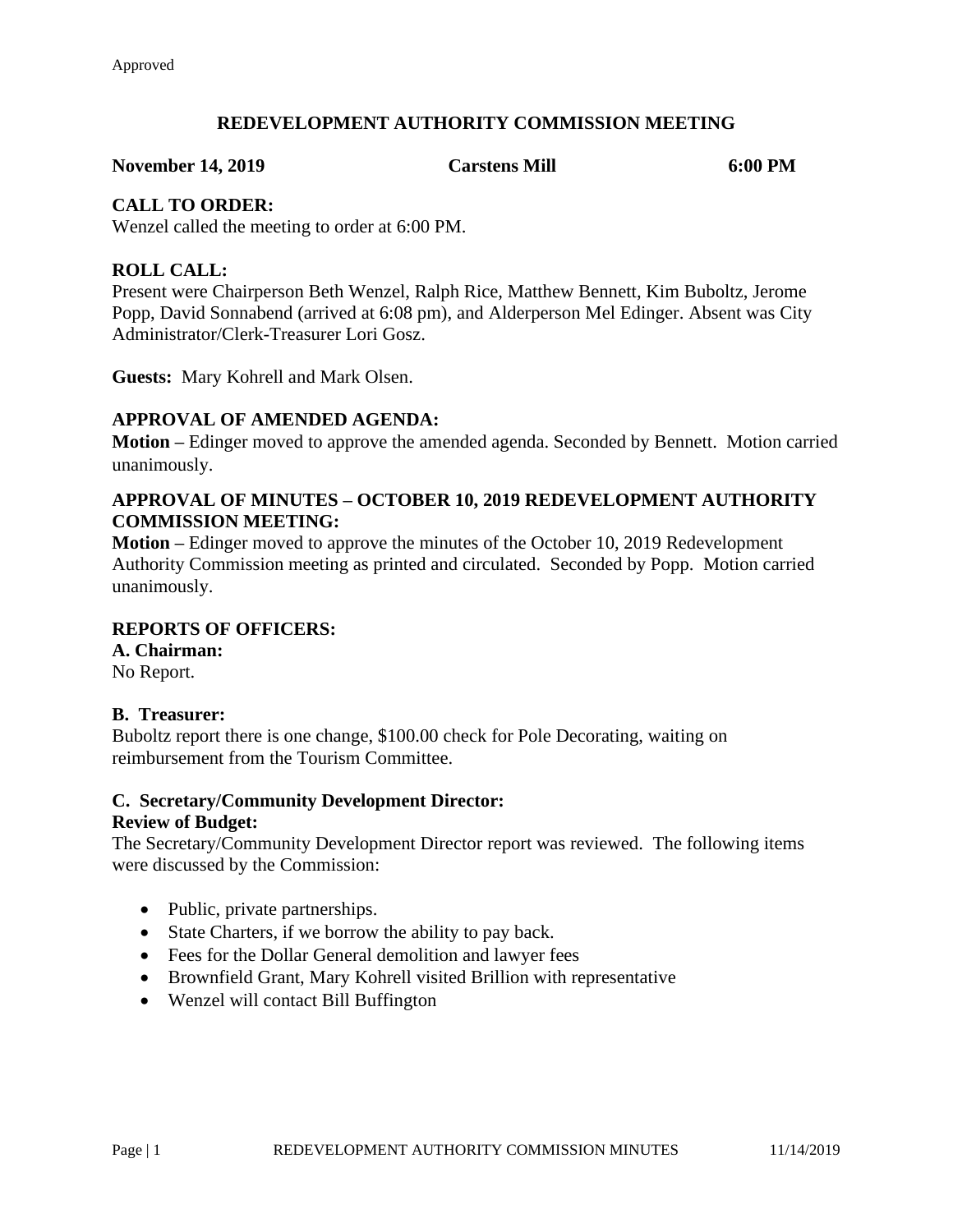# **REPORT FROM BRILLION CHAMBER OF COMMERCE:**

A report submitted by Brian Witt from the Chamber of Commerce was reviewed. The following items were discussed by the Commission.

- Lunch and Learn well attended, future on December 3rd.
- Jingle & Mingle December  $5<sup>th</sup>$
- Chamber Bucks available
- Membership packages will be delivered

# **2006 REDEVELOPMENT DISTRICT IMPROVEMENT PLAN – REVIEW/CONSIDER FUTURE PROJECTS WITH KEY STAKEHOLDERS:**

The Brillion Works is in the RDA District the Commission invited Mark Olson from Brillion Works in to discuss projects they foresee developing.

Olson brought in a map of the area and updated the group. He explained they have a 99-year lease with the City of Brillion who owns the land. They are in phase 1 and 2 of the development plan, environmental wetlands, DNR surveys and core samples have been complete. Demolition will begin November 18, 2019. Metal is stripped and being recycled. Olsen reported they are in the process of working on flow of Mill Creek and Spring Creek. He also discussed various leases to businesses on the radar not to disrupt current businesses in Brillion. These leases/businesses could bring many more jobs to the community. Three of the current buildings will be renovated and walking trails and connections to current trails was also discussed.

# **DOWNTOWN REDEVELOPMENT – MAIN STREET SQUARE PROJECT:**

**Housing Development – City Center – Brillion LLC Developer Update:** Nothing new to report.

# **Dollar General Building – Offer to Purchase/Discuss Plans & Budget:**

Nothing new to report.

# **BRILLION WORKS – UPDATE:**

Discussed above in District Improvement plans

# **MARKETING – DISCUSS OPPORTUNITIES:**

The Commission discussed creating a brochure. Samples of Door County and one that was created by Calumet County were discussed. Olsen offered to assist with the contents of the brochure. It was decided that Wenzel, Buboltz and Kohrell will work together on this project.

Points of discussion to add to brochure:

- Growing Community
- Community Center
- Brillion Nature Center
- Trail systems
- Parks
- Industries
- Schools